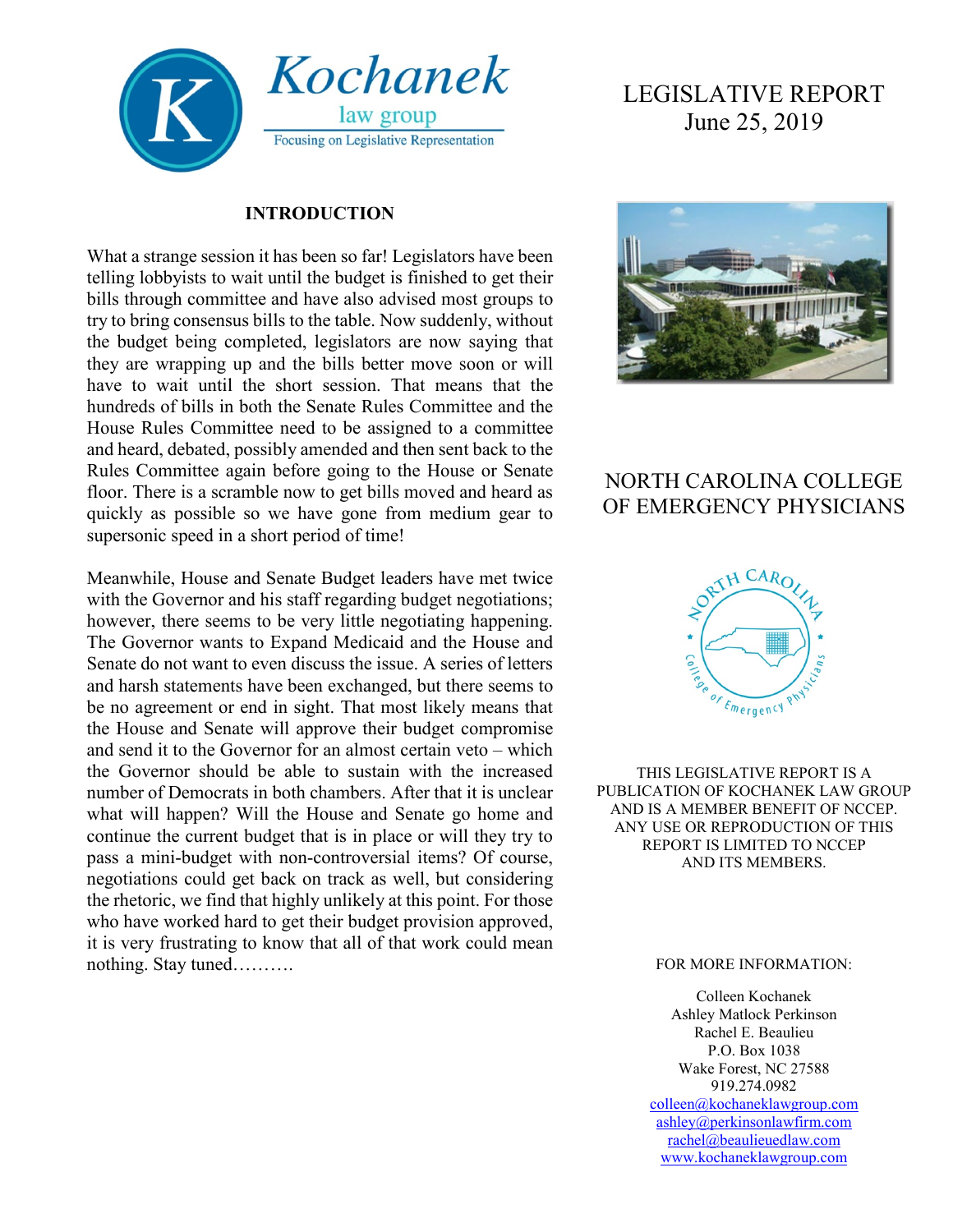#### **BILLS OF INTEREST**

SENATE BILL 681, Rural Health Care Stabilization Act. This is a new bill that was filed just last week that would:

- create the Rural Health Care Stabilization Program to provide loans to eligible applicants for the support of eligible hospitals located in rural areas that are in financial crisis;
- allow program loans to be used to finance construction of new health care facilities or to provide for operations costs during the transition period, or both, including while the construction of new facilities is undertaken;
- require UNC Health Care, in collaboration with the Local Government Commission (LGC), to administer the Program;
- establish UNC Health Care responsibilities, including but not limited to assessing Plans submitted by loan applicants and implementing approved loan agreements;
- require UNC Health Care to evaluate the applicant's ability to repay the loan under the proposed Plan and what security interests are necessary to enforce loan repayment;
- require the LGC to review UNC Health Care's recommendations, eligible applicants' Plans, and approve or disapprove the awarding of loans;
- establish the Rural Health Care Stabilization Fund under the control and direction of the UNC Health Care System, with funds to be used for loans;
- establish the loan application process and detail items that must be included in the applicant's Plan;
- require eligible applicants to develop a hospital stabilization plan for an eligible hospital as part of the loan application;
- prohibit the LGC from approving an eligible applicant if the issuance of a loan would result in a material, direct financial benefit to UNC Health Care at the time the application and Plan are submitted for approval;
- allow the LGC to require changes to the governance structure of the eligible hospital in adopting the terms of the loan agreement;
- require the loan interest rate to be below market rate and the maximum maturity of the loan to be seven years; and
- require execution of a debt instrument to evidence the obligation.

**Introduced by Senators Berger and Tillman and referred to the Senate Rules Committee.**

### **BILL UPDATES**

HOUSE BILL 325, Opioid Epidemic Response Act, was heard in the Senate Health Care Committee, where a committee substitute was approved, including a new title (previously Update Svc & Care Plan Req's/ACH Residents). The new version removes the contents of the previous edition and would:

- repeal current statute requiring physicians who prescribe buprenorphine to annually register with the Department of Health and Human Services;
- modify current statutes on drug possession to allow the use and distribution of testing equipment for identifying or analyzing the strength, effectiveness, or purity of the controlled substance;
- add to the objectives of authorized needle and hypodermic syringe exchange programs the goal to reduce the number of drug overdoses in the state; and
- eliminate the prohibition against the use of State funds to purchase needles, hypodermic syringes, or other injection supplies.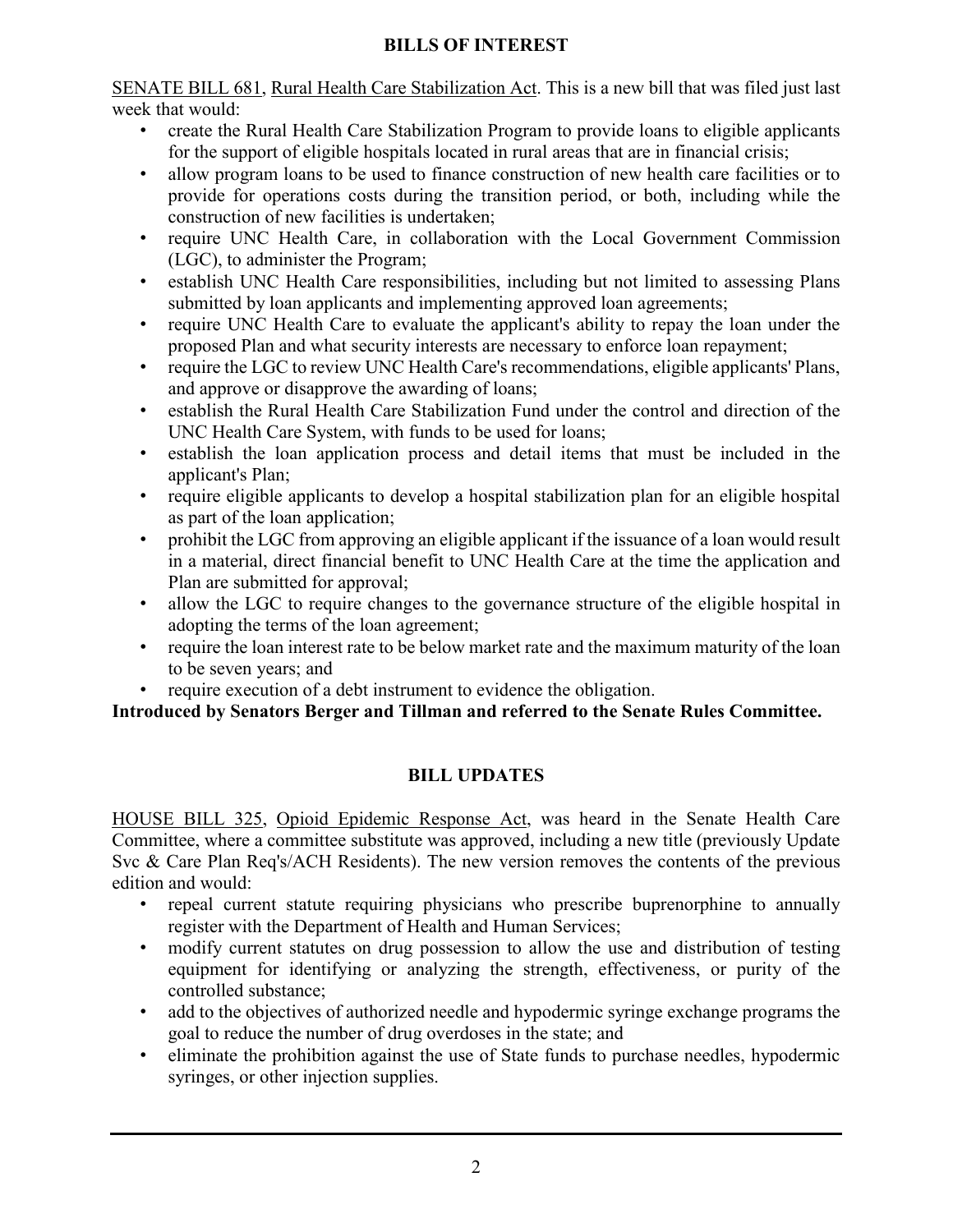#### **The bill as amended was approved by the Senate Health Care Committee and will next be considered by the Senate Rules Committee.**

HOUSE BILL 770, Freedom to Work/OLB Reform, was amended in the Senate Judiciary Committee to:

- define State agency licensing board as any State agency, staffed by full-time State employees, which as party of their regular functions issue licenses;
- include a list of State agency licensing boards and the profession or occupation for which the board, agency, or officer can issue licenses;
- require occupational licensing boards to also include in its annual report to the Secretary of State, the Attorney General, and the specified NCGA committee: (1) the number of applicants for a license and the number of licenses granted; and (2) the number of applicants with a conviction record and of that number, the number of licenses granted, denied for any reason, and denied because of the conviction;
- add a new annual reporting requirement for State agency licensing boards to require the boards to file an electronic report that includes this same newly required data of occupational licensing boards with the Secretary of State, the Attorney General, and the specified NCGA committee by October 31 of each year;
- amend the provision regarding the use of criminal history records by occupational licensing boards to include State agency licensing boards;
- allow, subject to federal law, a board to deny an applicant on the basis of a criminal conviction only if the board finds that the criminal conviction history is directly related to the duties and responsibilities for the licensed occupation or the criminal conviction is violent or sexual in criminal nature;
- explicitly prohibit a board from automatically denying licensure on the basis of an applicant's criminal history (previously, qualified the prohibition by stating that the laws governing a particular licensing board controls), and prohibit a board from denying licensure based on a determination that a conviction is for a crime of moral turpitude;
- maintain the eight existing factors the board must consider prior to denying licensure on the basis of a criminal conviction, and add to the factors required to be considered: (1) the completion of or active participation in rehabilitative drug or alcohol treatment; and (2) a certificate of relief granted under state law;
- require a board that denies an applicant a license to: (1) make written findings specifying which of the ten factors the board deemed relevant to the applicant and explaining its reasoning for the denial, signed by the board's presiding officer; (2) provide or serve a signed copy of the written findings to the applicant within 60 days of the denial; and (3) retain a signed copy of the written findings for no less than five years;
- require each board to include in its application for licensure and on its public website: (1) whether the board requires applicants to consent to a criminal background check; (2) the ten factors the board must consider when making a determination of licensure; and (3) the appeals process if the board denies licensure in whole or in part because of a criminal conviction;
- require boards that require criminal history records to have the provider provide the applicant with access to the applicant's criminal history record or otherwise deliver a copy to the applicant;
- require the board to notify an applicant in writing of specific issues in an applicant's criminal history that will or can prevent the board from issuing a license, with notification in sufficient time for the applicant to provide additional documentation prior to the board's final decision, and allow an applicant 30 days to either correct any inaccuracy in the record or submit evidence of mitigation or rehabilitation for the board's consideration;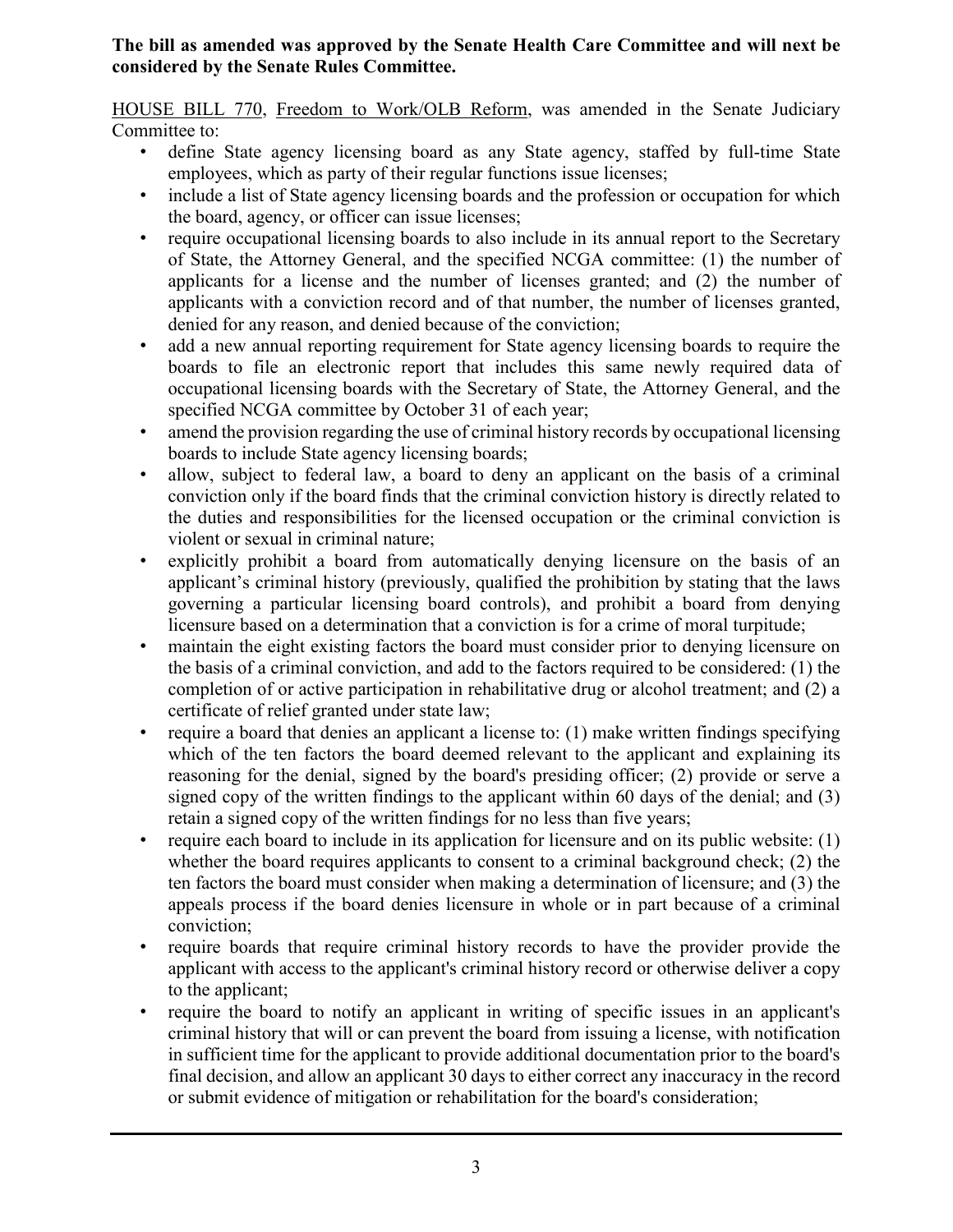- require a board denying licensure following a heard to include in its written order specific reference to any criminal conviction(s) considered as any basis for denial and the rationale for denial, as well as the appeal process and the applicant's ability to reapply;
- prohibit restricting applicants from reapplying for licensure for more than two years from the date of the most recent application;
- amend the proposed petition process to require the petition to include a criminal history record report, the cost of which is paid by the applicant;
- allow a board to predetermine the petitioner's criminal history is likely grounds for license denial only after the board has applied the specified statutory requirements;
- set out provisions governing the board's delegation of the predetermination authority so that the determinations can be made in a timely manner;
- include information that must be included in the notice to the applicant that the applicant would likely be denied licensure based on his criminal history;
- provide that a predetermination of licensure denial is not a final agency decision;
- require the board to inform an individual of the board's determination within 45 days (was, 30 days) of receipt of the petition;
- allow a fee up to \$45 per petition;
- amend the definition of career technical education to include programs of study, clusters, and pathways approved by the State Board of Community Colleges;
- require an occupational licensing board to grant a license to an applicant meeting the specified criteria, unless otherwise required by federal law; and
- amend the criteria to  $(1)$  add that the applicant has met any other requirements for licensure set forth in the law or rules related to the board, except for pre-licensing education requirements, and (2) include completion of apprenticeships approved by the North Carolina State Approving Agency.

#### **The bill as amended was approved by the Senate Judiciary Committee and will next be considered by the Senate Rules Committee.**

HOUSE BILL 934, Right to Try Adult Stem Cell Treatments, was amended in the Senate Health Care Committee, where a committee substitute was approved. The latest version would:

- authorize an eligible patient, meeting five specified criteria, to access and use an investigational adult stem cell treatment if the treatment meets specific criteria regarding review and oversight;
- make it a Class A1 misdemeanor to knowingly offer to buy or sell, sell, acquire, receive, or otherwise transfer any adult stem cells for valuation consideration for use in a treatment except in the case of health care providers, medical researchers, or biosciences professionals engaged in research, clinical trials, or investigational adult stem cell research;
- prohibit licensing boards and entities responsible for Medicare certification from disciplining physicians who recommend or administer treatment to an eligible patient; and
- prohibit any government official, employee or agent from interfering with or attempt to interfere with an eligible patient's access to an authorized treatment.

**The bill as amended was approved by the Senate Health Care and Rules Committees. After an amendment on the Senate floor, the bill was approved by the full Senate, and will next be considered by the Full House on whether to agree to the changes that the Senate made.**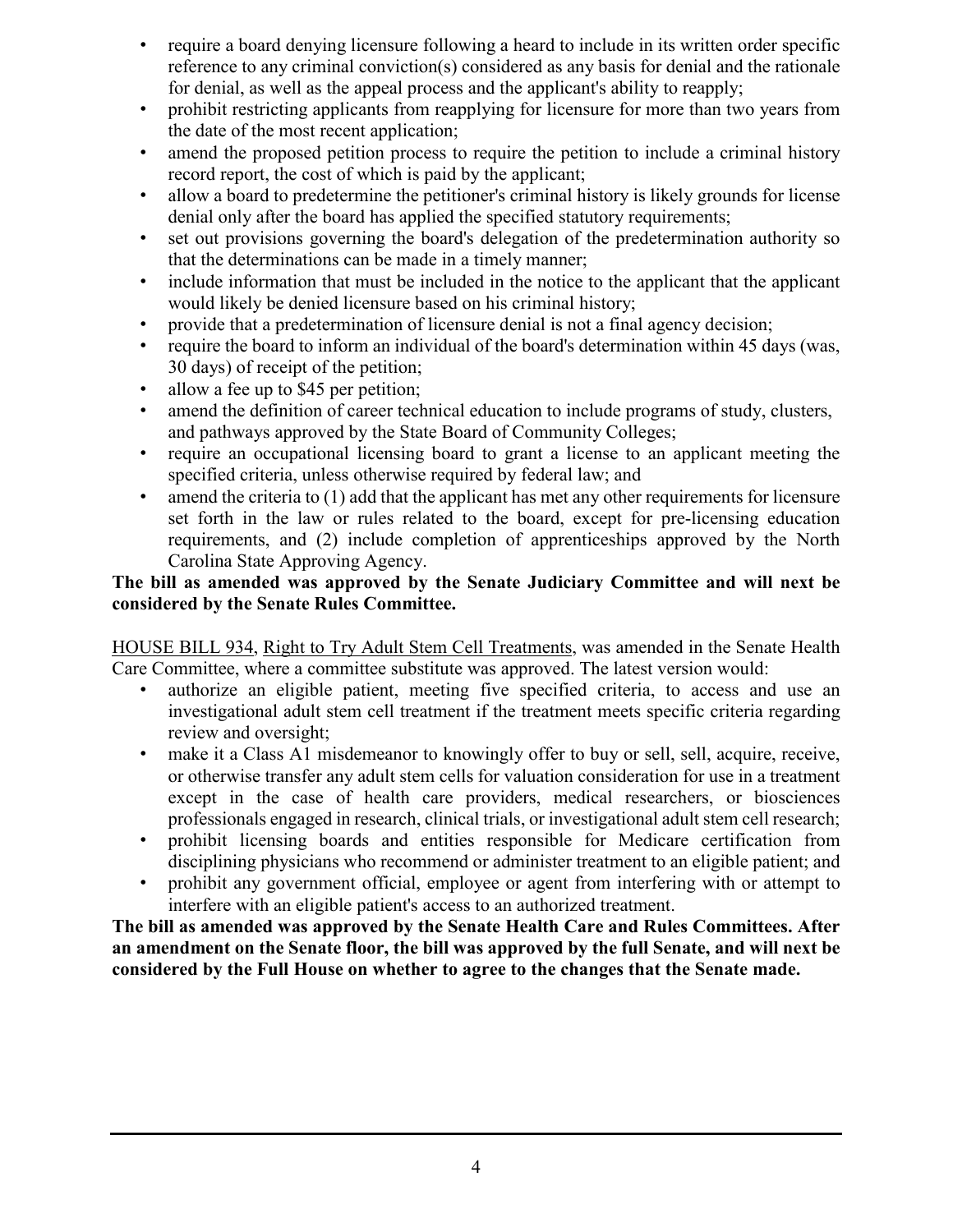SENATE BILL 361, Health Care Expansion Act of 2019, was heard in the Senate Health Care Committee where a committee substitute was adopted. The new version would:

- remove the proposed repeal of Certificate of Need (CON) laws and, instead, enact numerous CON changes, including:
	- o prohibit the Department of Health and Human Services (DHHS) from including policies or need determinations that limit the number of operating rooms in gastrointestinal endoscopy rooms;
	- o eliminate requirements related to CON for ambulatory surgical facilities, psychiatric facilities, and nursing care or intermediate care facilities for individuals with intellectual disabilities;
	- o require CON recipients to complete authorized projects within two years after the decision to issue the certificate of need becomes final;
	- o direct DHHS to withdraw a CON issued to any recipient that ceases operating the health service or health service facility for more than one year;
	- o exempt from CON review the development, acquisition, construction, expansion, or replacement of a health service facility or health service that obtained CON approval prior to October 1, 2019, as: an ambulatory surgical facility, including an ambulatory surgical facility with one or more operating rooms or gastrointestinal endoscopy procedure rooms; a diagnostic center; kidney disease treatment center, including freestanding dialysis units; chemical dependency treatment facility; intermediate care for individuals with intellectual disabilities; or psychiatric hospital;
	- o exempt from CON review the establishment of a home health agency by a licensed continuing care retirement community to provide home health care services to one or more residents of the retirement community who have entered into a contract with the retirement community to receive continuing care services with lodging;
	- o entitle any proponent of an application that was reviewed with the application for the certificate of need to a contested case hearing; and
	- o prohibit DHHS from issuing or renewing a license to operate an ambulatory surgical facility developed, acquired, or replaced on or after October 1, 2019, unless the application meets specific criteria.
- remove proposed exemption from home care agency licensure requirements when home care services are provided to participants of the Program for All-Inclusive Care for the Elderly through an organization that has a valid program agreement with the Centers for Medicare and Medicaid Services and the Divisions of Health Benefits of the Department of Health and Human Services;
- maintain the implementation of the Psychology Interjurisdictional Licensure Compact; and
- allow marriage and family therapists to conduct involuntary commitment first examinations if they meet the specified licensure requirements.

**The bill as amended was approved by the Senate Health Care, Finance, and Rules Committees and will next be considered by the Full Senate. It is important to note that Senate leadership has announced that the CON provisions will be removed from the bill as many stakeholders had concerns and the provisions need more work.**